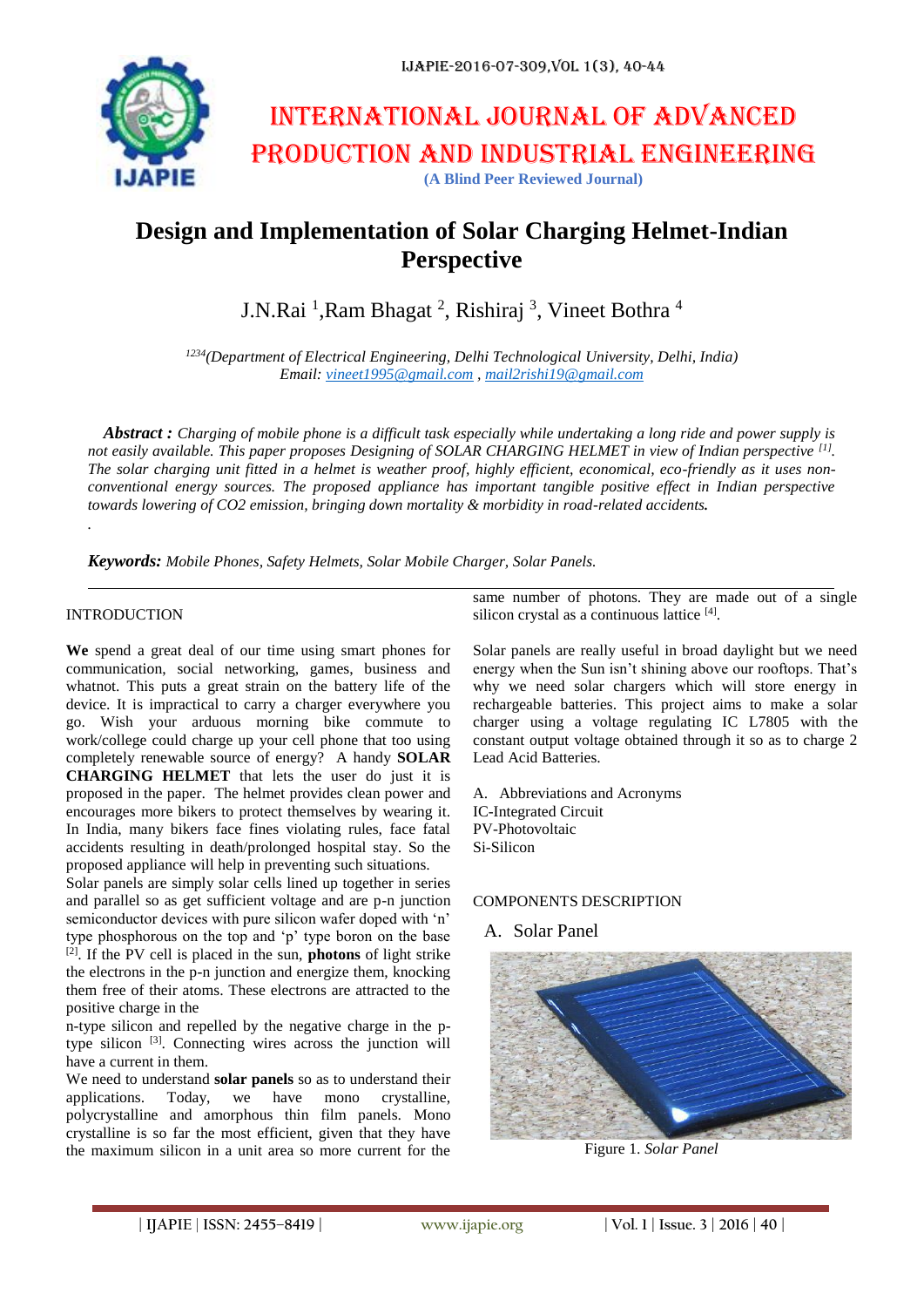## **Features:**

- •High efficiency and monocrystalline
- Water resistant
- Light weight
- •Maximum Power (Pm):0.5W
- •Open Circuit Voltage (Voc):2.4V
- Short Circuit Current (Isc):32mA
- Weight: 20g
- Material: Polycrystalline Silicon
- Dimension: 80x38mm
- Power Tolerance:-5% to +5%
- Encapsulation Methods: Epoxy Resin Lamination
- No frame, with solder wire
	- *B. IC LM7805*



#### Figure 2. *IC LM7805*

Member of 78xx series of fixed linear voltage regulator ICs are used to maintain the output voltage at a constant value. The xx in 78xx indicates the fixed output voltage. 7805 provides +5V regulated power supply. Each type employs internal current limiting, thermal shut down and safe operating area protection, making it essentially indestructible  $\overline{[5]}$ 

*C. Battery: (Sealed lead acid battery)*



**Figure 3.** *Lead Acid Battery*

This circuit is designed for two 4V, 0.5 Ah battery. This means a 0.5A current will charge the battery in 1hour. Lead acid batteries are not the best available options in rechargeable batteries (unlike portable and easy to use Li-ion batteries). But for small applications they are good enough. Secondary (rechargeable batteries) can be discharged and recharged multiple times i.e. the original composition of the electrodes can be restored by reverse current.

*D. Diode IN4007*



Figure 4. *Diode IN4007*

A diode is a two-terminal electronic component with asymmetric conductance which means it has low (ideally zero) resistance to current flow in one direction, and high (ideally infinite) resistance in the other. These are simply blocking diodes which ensure that the current flows only in one way so that the battery doesn't discharge when the output from solar panel is low.

*E. 1kΩ Resistor*



*Figure 5. 1kΩ Resistor*

A resistor is a passive two-terminal electrical component that implements electrical resistance as a circuit element. Resistors act to reduce current flow, and, at the same time, act to lower voltage levels within circuits. In electronic circuits, resistors are used to limit current flow, to adjust signal levels, bias active elements, and terminate transmission lines among other uses.

*F. Electrolytic Capacitor 47 uF*



*Figure 6. 47uF Electrolytic Capacitor*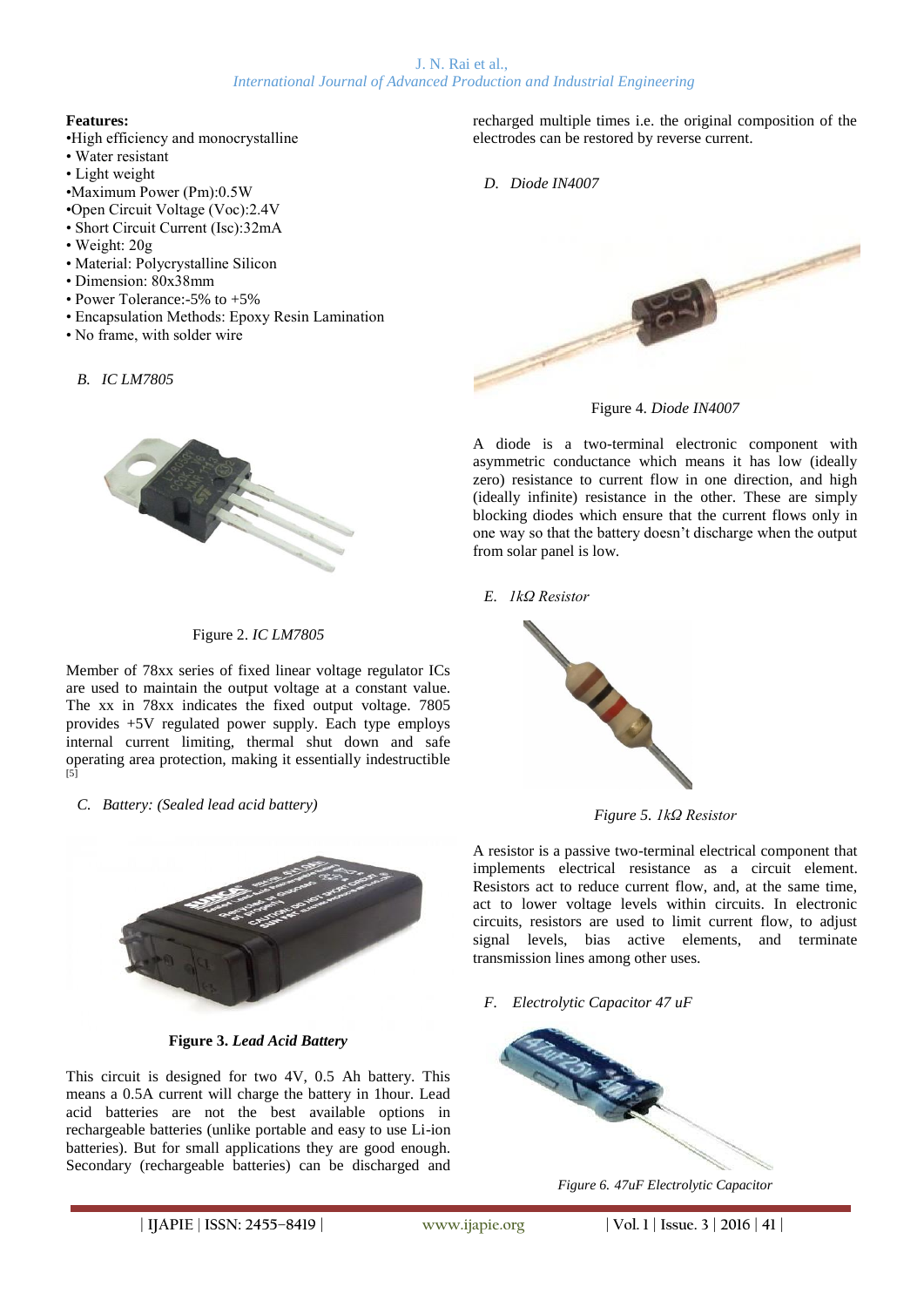Aluminium electrolytic capacitors are used in huge quantities. They are very cost effective and able to provide a larger capacitance per volume than other types of capacitor. This gives them very many uses in circuits where high currents or low frequencies are involved. These are typically used most in applications such as audio amplifiers of all types and in power supply circuits

## *G. Ceramic Capacitor 100 nF*

.



**Figure 7.** *100nF Ceramic Capacitor*

A Multi-layer ceramic capacitor (MLCC) uses a ceramic material as the dielectric. Ceramic capacitors are also very small in size and have a low maximum rated voltage. They are not polarized, which means that they may be safely connected to an AC source. Ceramic capacitors have a great frequency response due to low parasitic effects such as resistance or inductance.

### SIMULATION



Figure 8. *Simulation of Solar Charging Circuit in Proteus Software*

#### EXPERIMENTS & GRAPHS

A. Behavior of solar panels with varying intensities of ligh

| Conditions                                          | Open circuit voltage across the<br>panel |
|-----------------------------------------------------|------------------------------------------|
| Covered<br>cardboard                                | with $0.117$ V                           |
| Covered with Paper                                  | 1.12 V                                   |
| At the window $(11 \quad 6.59 \text{ V})$           |                                          |
| am)                                                 |                                          |
| In the lab                                          | 3.41 V                                   |
| Using a torchlight<br>at distance 15 cm             | 5.02 V                                   |
| At the terrace $(12 \quad 9.13 \text{ V})$<br>noon) |                                          |

**Observations**: Solar panels are heavily dependent on the intensity and the nature of light falling on them to produce any kind of voltage. The output varies right from 0.11 V to 9.2 V.

**Conclusions**: Sunlight matters a lot. So to make the best out of a fixed solar panel, we need to have some kind of power tracking which will always allow the panel to produce a maximum power by impedance matching.

B. The working of IC LM7805 (using power supply)

| Vin          | <b>Vref</b>    | <b>Vout</b> | Vin-<br><b>Vout</b> |
|--------------|----------------|-------------|---------------------|
| 2.12V        | 0V             | 0.87V       | 1.25V               |
| 3.35V        | 0 <sub>V</sub> | 2.25V       | 1.10V               |
| 4.02V        | 0 <sub>V</sub> | 2.85V       | 1.17V               |
| 4.87v        | 0 <sub>V</sub> | 3.77V       | 1.10v               |
| 5.02V        | 0 <sub>V</sub> | 3.98V       | 1.04V               |
| 5.88V        | 0 <sub>V</sub> | 4.651V      | 1.229V              |
| 6.52V        | 0V             | 5.01V       | 1.51                |
| 7.32V        | 0V             | 5.02V       | 2.3                 |
|              |                |             |                     |
| <b>8.41V</b> | 0V             | 5.01V       | 3.4                 |

**Observation:** The output voltage from the IC is observed to be nearly constant.

**Results:** IC LM7805 gives a constant output voltage for a particular range of input voltage.



*Figure 9. IC 7805 Input-Output Voltage Characteristics*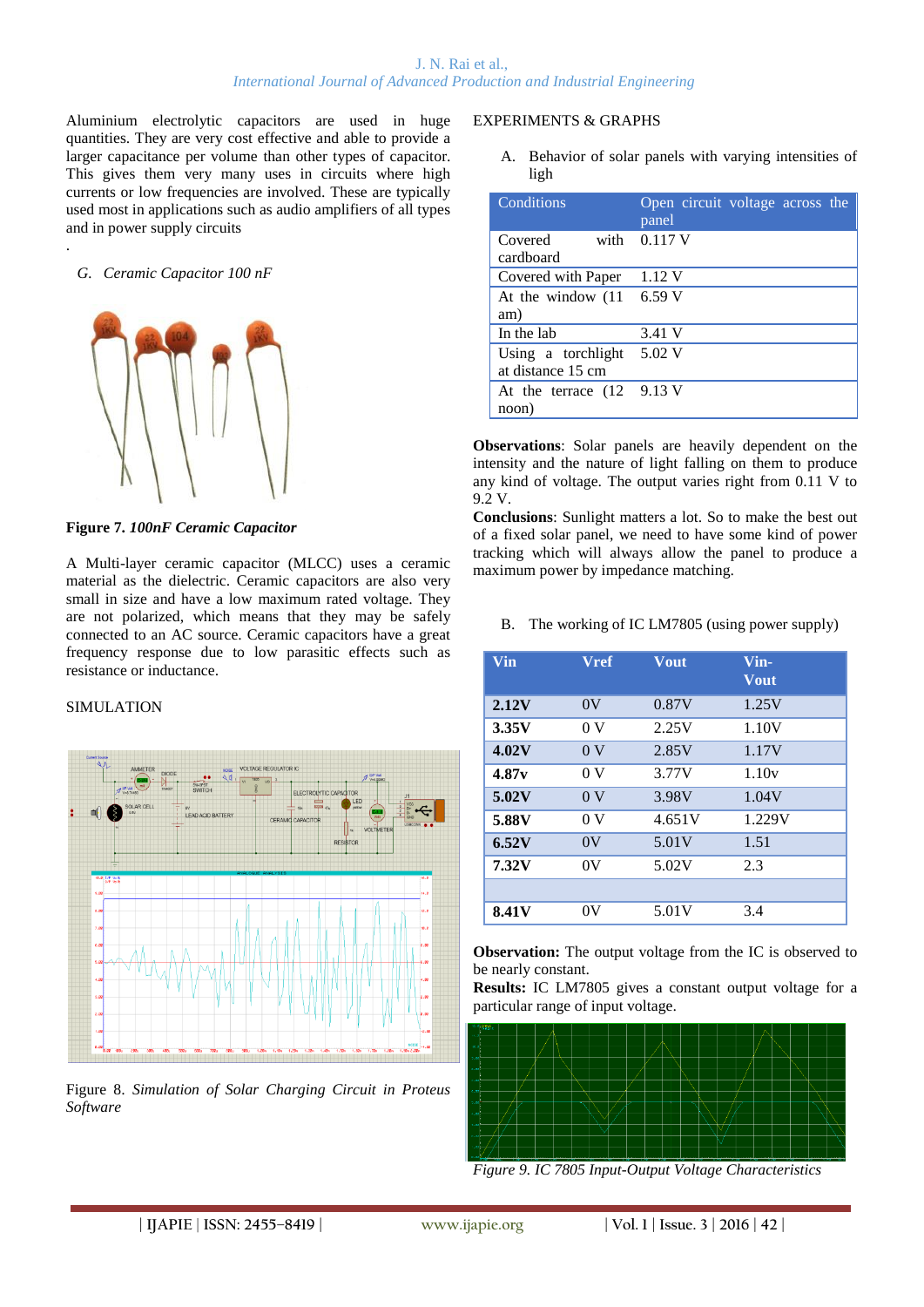#### the I-V Characteristics of the Solar Panel

#### C. To plot the I-V. Characteristics of the Solar Panel

| <b>Voltage (Volts)</b> | <b>Current (Milli</b> |  |
|------------------------|-----------------------|--|
|                        | <b>Amperes</b> )      |  |
| 0.1045                 | 31.30                 |  |
| 0.1551                 | 31.02                 |  |
| 0.3118                 | 31.18                 |  |
| 0.6320                 | 31.60                 |  |
| 6.5556                 | 29.53                 |  |
| 8.5536                 | 25.92                 |  |
| 9.1993                 | 20.58                 |  |
| 9.0150                 | 18.03                 |  |
| 8.8278                 | 12.21                 |  |



*Figure 10. I-V Characteristics of the Solar Panel*

#### **C. Output Current vs Load curve**

| <b>Current</b><br><b>Amperes</b> ) | (Milli Load (Ohms) |
|------------------------------------|--------------------|
| 842                                | 3                  |
| 640                                | 5                  |
| 440                                | 10                 |
| 210                                | 22                 |
| 152                                | 32.4               |
| 132                                | 42.6               |
| 117                                | 52.3               |
| 103                                | 58.5               |



*Figure 11. Output Current vs Load curve*

#### COST ANALYSIS

| S.No         | <b>COMPONENT</b>         | <b>OTY</b>     | <b>SPECIFICATIONS</b> | <b>PRICE PER</b><br>UNIT( $\bar{z}$ ) |
|--------------|--------------------------|----------------|-----------------------|---------------------------------------|
|              | Voltage Regulating IC    |                | LM7805                | 10                                    |
| $\mathbf{2}$ | Capacitors               | 2              | 100 nF & 47 uF        | $\overline{2}$                        |
| 3            | USB jack                 |                |                       | 10                                    |
| 4            | <b>Push Switch</b>       |                | Toggle Type           | 5                                     |
| 5            | Resistor                 |                | $1K\Omega$            | $\overline{2}$                        |
| 6            | Diode                    |                | <b>IN4007</b>         |                                       |
|              | <b>LED</b>               |                | Yellow                |                                       |
| 8            | <b>Solar Panel</b>       | $\overline{4}$ | 2.4V                  | 200                                   |
| 9            | <b>Lead Acid Battery</b> | $\overline{2}$ | $4V,0.5$ Ah           | 40                                    |
| 10           | Helmet                   |                | <b>ISI</b> certified  | 700                                   |

# NET COST =  $\overline{51613}$

# **CONCLUSIONS**

- Solar panels are as good as power supplies of an average of 9.6 V in bright sunlight. The only problem is unregulated voltage due to variation in intensity of light.
- IC LM7805 solves the problem by regulating the output voltage but it again dissipates 2V across it which makes the system less efficient.
- Solar charger circuits need voltage regulators so as to charge the batteries at constant voltage.
- The Helmet with Solar Charging Kit is cost effective.
- The charger circuit is a simple, ready to use lead acid battery charger and is a good way to tap Sun's energy on the go.

#### FURTHER RESEARCH

The scope of imagination is large as solar power can run anything on DC voltage. Specifically, we want to explore solar chargers in greater detail and understand how to increase efficiency of power generation (IC LM7805 drops the precious 2V across it thus wasting energy). An area of interest is exploring different technologies available in making solar cells (Mono-crystalline, Polycrystalline, Thin Films) and be able to explain why their efficiency changes so much by understanding their crystal structures.

A team of scientists has come up with a new research that could revolutionize flexible electronics and solar cells. Researchers have demonstrated an eco-friendly process that enables unprecedented spatial control over the electrical properties of graphene oxide. This two-dimensional nanomaterial has the potential to revolutionize flexible electronics, solar cells and biomedical instruments [6].

Their approach makes it possible to draw nanoscale electrically-conductive features in atomically-thin insulating sheets with the highest spatial control reported so far. This process can be implemented under ambient conditions and is environmentally-benign, making it a promising step towards the practical integration of graphene oxide into future technologies [7] .